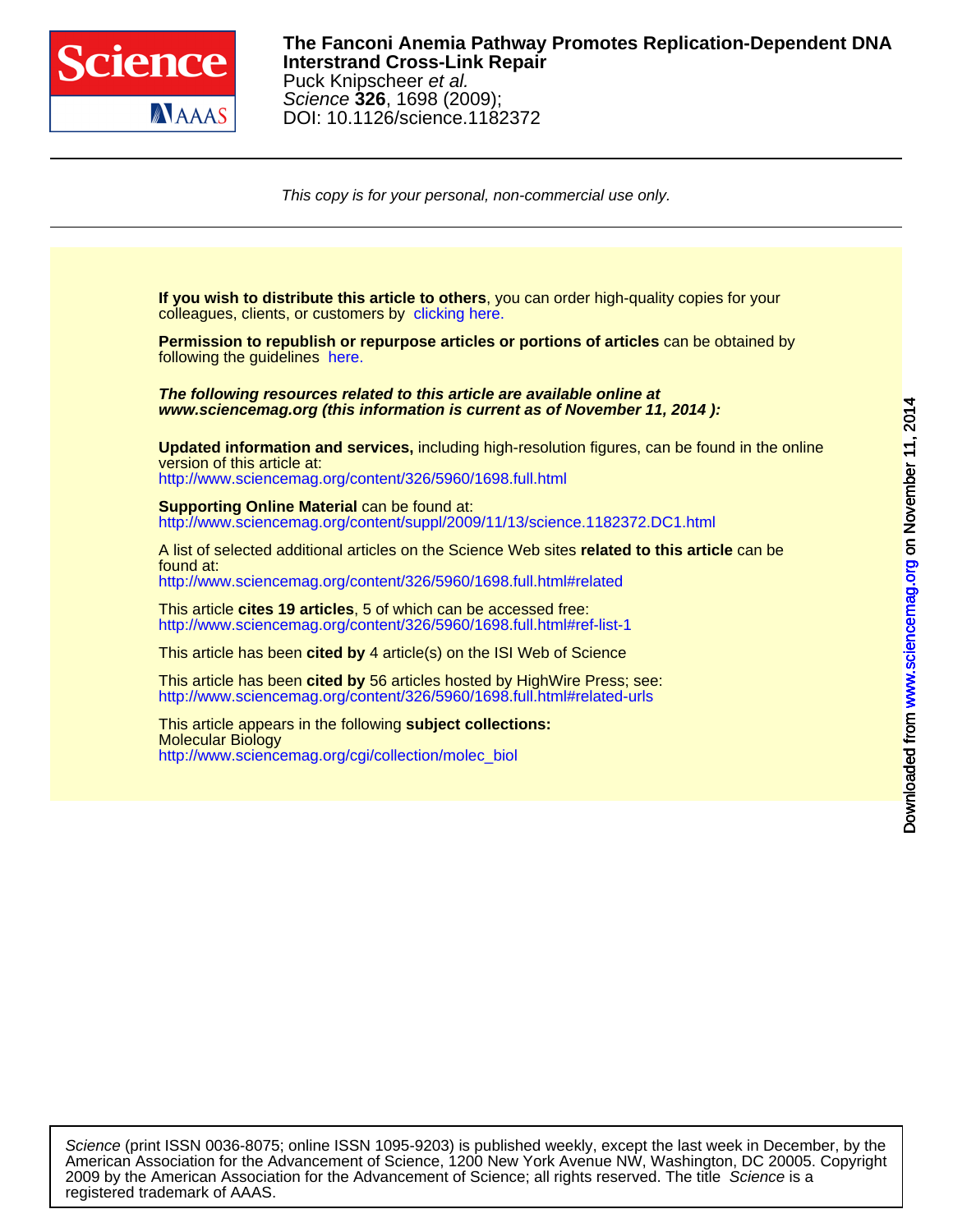# The Fanconi Anemia Pathway Promotes Replication-Dependent DNA Interstrand Cross-Link Repair

Puck Knipscheer,<sup>1</sup> Markus Räschle,<sup>2</sup> Agata Smogorzewska, $3.4*$  Milica Enoiu,<sup>5</sup> The Vinh Ho,<sup>6</sup> Orlando D. Schärer,<sup>5,6</sup> Stephen J. Elledge,<sup>3</sup> Johannes C. Walter<sup>1</sup>†

Fanconi anemia is a human cancer predisposition syndrome caused by mutations in 13 Fanc genes. The disorder is characterized by genomic instability and cellular hypersensitivity to chemicals that generate DNA interstrand cross-links (ICLs). A central event in the activation of the Fanconi anemia pathway is the mono-ubiquitylation of the FANCI-FANCD2 complex, but how this complex confers ICL resistance remains enigmatic. Using a cell-free system, we showed that FANCI-FANCD2 is required for replication-coupled ICL repair in S phase. Removal of FANCD2 from extracts inhibits both nucleolytic incisions near the ICL and translesion DNA synthesis past the lesion. Reversal of these defects requires ubiquitylated FANCI-FANCD2. Our results show that multiple steps of the essential S-phase ICL repair mechanism fail when the Fanconi anemia pathway is compromised.

ells derived from Fanconi anemia (FA) patients are hypersensitive to agents that induce DNA interstrand cross-links (ICLs) and exhibit ICL-induced chromosomal instability (1, 2). Eight FANC proteins form a nuclear "core complex," which mono-ubiquitylates the FANCI-FANCD2 complex after DNA damage (3–5). Ubiquitylated FANCI-FANCD2 is recruited to the chromatin where it colocalizes with DNA repair factors (6, 7). Mutation of the ubiquitin acceptor site in FANCD2 prevents FANCI-FANCD2 chromatin binding and sensitizes cells to ICL-

**Fig. 1. (A)** Schematic representation of lesion bypass in<br>ICL repair (12). (B) Purified FANCI-FANCD2<sup>WT</sup> and FANCI-<br>FANCD2<sup>K562R</sup> stained with Coomassie blue (C) Reciprocal co-FANCD2<sup>K562R</sup> stained with Coomassie blue. (C) Reciprocal coimmunoprecipitation of xlFANCI and xlFANCD2 from Xenopus egg extract. Input (I) and supernatant (S) (0.2  $\mu$ l extract), or precipitated proteins (P, from  $1 \mu l$  extract) were blotted for FANCI and FANCD2. PI, preimmune serum. (D) Replicationdependent binding of FANCI-FANCD2 to damaged chromatin. Cross-linked sperm chromatin was replicated in extracts supplemented with FANCI-FANCD2<sup>WT</sup> or FANCI-FANCD2<sup>K562R</sup> (310 nM). Chromatin-bound fractions (from 2  $\mu$ l extract) or total extract (0.2  $\mu$ l), were analyzed by Western blotting with antibodies against a strep tag (recombinant FANCD2), a FLAG tag (recombinant FANCI), and RCC1 (loading control). Where indicated, replication was inhibited with Geminin. Note that only ubiquitylated FANCD2 binds chromatin, whereas both ubiquitylated and unubiquitylated FANCI bind [see also (16)].

inducing agents (4). Although the FA pathway might play a minor role in ICL repair during  $G_1$ phase  $(8, 9)$ , its primary function is exerted in S phase  $(6, 10-13)$ . These results suggest that ubiquitylated FANCI-FANCD2 controls ICL repair in S phase, but the underlying mechanism is unknown.

Xenopus egg extracts support replicationdependent repair of a plasmid containing a cisplatin ICL (pICL) (12) (fig. S1A). Initially, two replication forks converge on the ICL, with their leading strands stalling 20 to 40 nucleotides (nt)

from the lesion (Fig. 1A, i). One of the two leading strands then approaches the ICL, stalling again 1 nt from the cross-linked base [the "–1" position (Fig. 1A, ii)]. Subsequently, incisions on the other parental strand uncouple the cross-link (Fig. 1A, ii, green scissors), and lesion bypass occurs in two steps. First, a nucleotide is inserted across from the damaged template base ["insertion" (Fig. 1A, iii)], after which the strand is extended beyond the ICL in a DNA polymerase z–dependent manner ["extension" (Fig. 1A, iv)]. The final steps in repair are thought to involve excision repair and/or homologous recombination (Fig. 1A, v).

To examine the function of the Xenopus laevis FANCI-FANCD2 complex in ICL repair, we coexpressed xlFANCI (fig. S2) and xlFANCD2 (10, 14) in insect cells and purified a stable 1:1 FANCI-FANCD2 complex (Fig. 1B and fig. S3A). Using antibodies to FANCI (fig. S3B) and

<sup>1</sup>Department of Biological Chemistry and Molecular Pharmacology, Harvard Medical School, Boston, MA 02115, USA. <sup>2</sup> Department of Molecular Cell Biology, Max Planck Institute of Biochemistry, 82152 Martinsried, Germany. <sup>3</sup>Department of Genetics, Harvard Medical School, and Division of Genetics, Brigham and Women's Hospital, Boston, MA 02115, USA. <sup>4</sup> <sup>4</sup>Department of Pathology, Massachusetts General Hospital,<br>Boston, MA 02114, USA. <sup>5</sup>Institute of Molecular Cancer Research, University of Zurich, 8057 Zurich, Switzerland. 6 Departments of Pharmacological Sciences and Chemistry, Stony Brook University, Stony Brook, NY 11794, USA.

\*Present address: Laboratory of Genome Maintenance, The Rockefeller University, New York, NY 10021, USA. †To whom correspondence should be addressed. E-mail: johannes\_walter@hms.harvard.edu

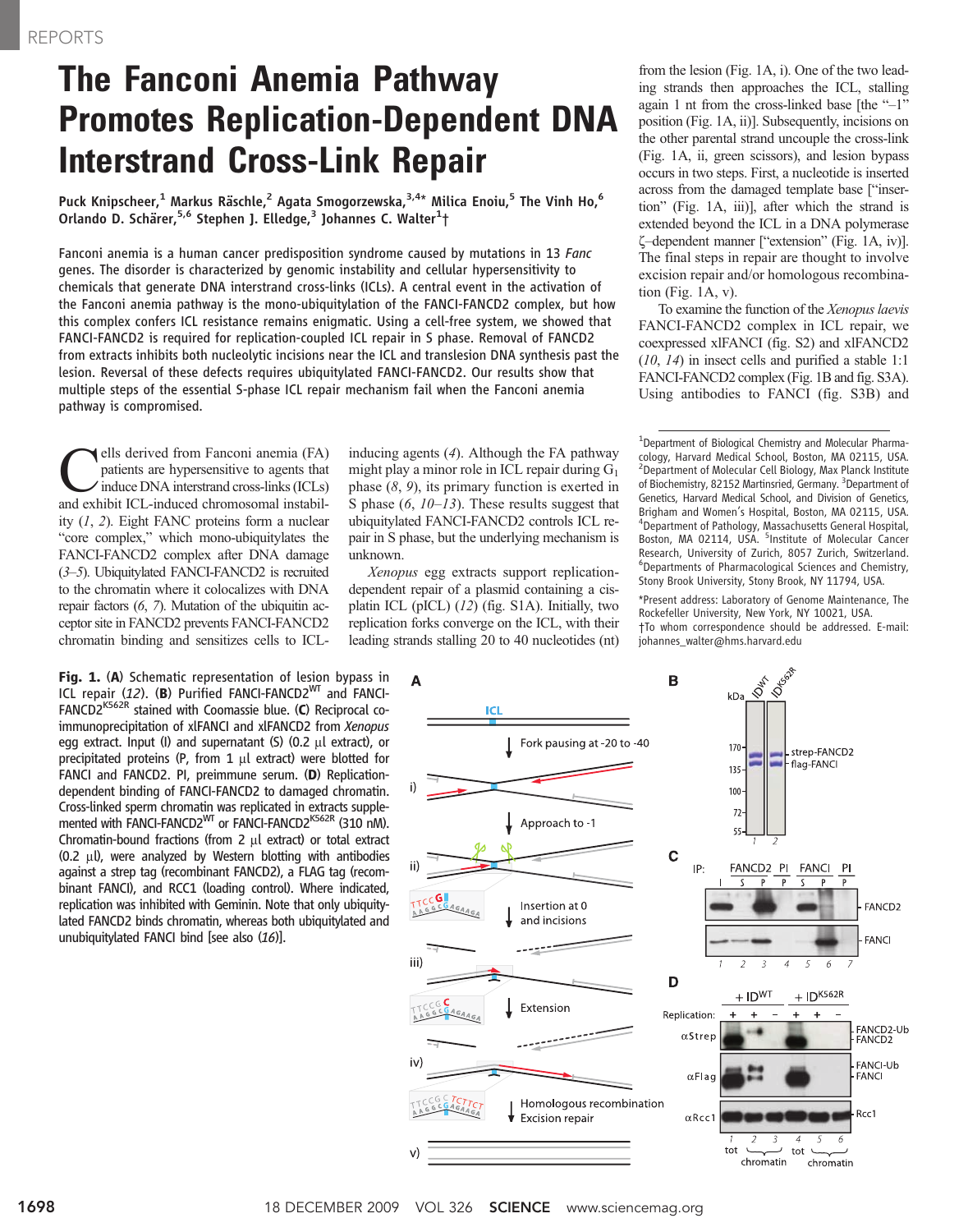FANCD2 (12), we showed that, in Xenopus egg extracts, FANCI and FANCD2 interact (Fig. 1C) and that the proteins undergo replication-dependent mono-ubiquitylation and chromatin binding, both of which are greatly enhanced by the presence of an ICL (fig. S3, C to E)  $(10)$ . We also purified FANCI- $FANCD2^{K562R}$ , in which the ubiquitin acceptor lysine at position 562 in FANCD2 is replaced by an arginine (Fig. 1B). Unlike FANCI-FANCD2WT, FANCI-FANCD2<sup>K562R</sup> did not bind to chromatin (Fig. 1D, compare lanes 2 and 5). In summary, Xenopus FANCI-FANCD2 binds chromatin dependent on DNA damage, FANCD2 ubiquitylation, and DNA replication.

To investigate whether FANCD2 is required for ICL repair, >95% of FANCD2 was immunodepleted from Xenopus egg extracts, resulting in ~75% codepletion of FANCI (fig. S4A), but no significant defect in total DNA synthesis on pICL (fig. S4B). Repair efficiency was determined by measuring the regeneration of a Sap I restriction



Fig. 3. Insertion of a nucleotide across from the damaged base is compromised in FANCI-FANCD2–deficient extracts. (A) Schematic representation of leading strand intermediates generated after pICL digestion with Afl III. (B) Samples from the reactions described in Fig. 2B were digested with Afl III, separated on a sequencing gel alongside a ladder derived from extension

of primer S [S in (A)] on pControl, and visualized via autoradiography. Nascent strands generated by the rightward (red) and leftward (green) replication forks are indicated to the right and illustrated in (A). The  $-1$ and extension products observed in (B) were quantified and graphed in (C) and (D), respectively.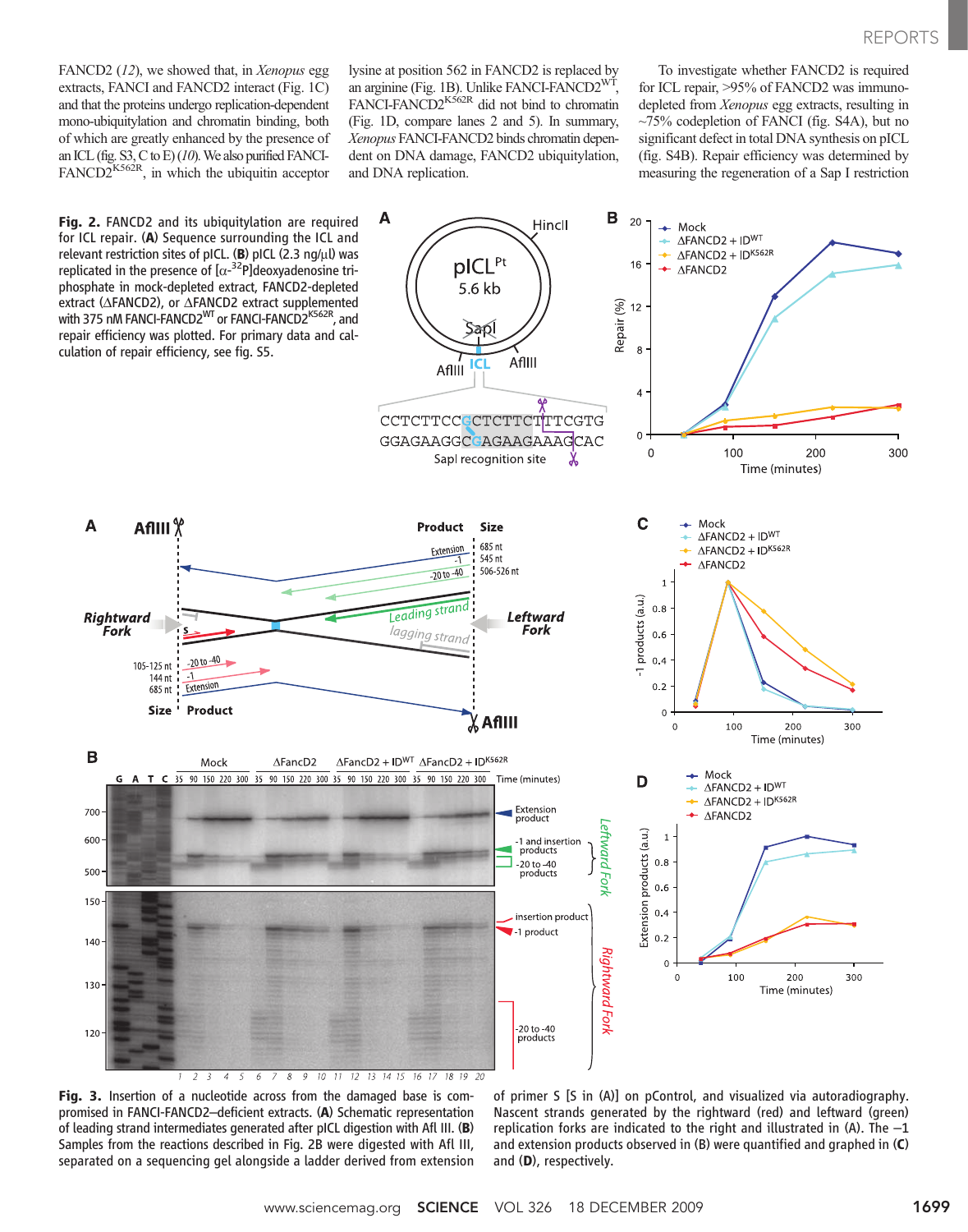### REPORTS

site that coincides with the cross-link (Fig. 2A and fig. S5). In mock-depleted extracts, 15 to 24% of the replicated DNA became cleavable by Sap I (Fig. 2B and fig. S6). Sap I site regeneration is not 100% efficient because of significant destruction of the incised sister chromatid  $(12)$ , incomplete removal of the unhooked ICL (12), and possibly some mutagenic lesion bypass events. In FANCD2 depleted extracts, regeneration of the Sap I site was reduced by a factor of 14, on average (Fig. 2B and fig. S6). The residual Sap I cleavable products might arise from incomplete FANCD2 depletion or FANCD2-independent ICL repair. Addition of recombinant FANCI-FANCD2 (Fig. 1B) rescued the repair defect (Fig. 2B and fig. S6), which ruled out the possibility that FANCD2 depletion nonspecifically inactivated repair. In contrast, FANCI- $FANCD2^{K562R}$ , which is not ubiquitylated (fig. S4C), did not rescue repair (Fig. 2B and fig. S6), which demonstrated a role for ubiquitylated FANCI-FANCD2 in replication-coupled ICL repair. A recent study concluded that FANCL depletion reduces origin-dependent ICL repair in Xenopus egg extracts, but the defect was minor (30%) and was not

rescued with recombinant proteins (8). Our experiments demonstrate that the Fanconi anemia pathway is essential for replication-dependent ICL repair and, together with previous observations (13, 15), provide powerful evidence that Fanconi anemia is a bona fide DNA repair disorder.

The ATR (ataxia telangiectasia mutated and Rad3-related) signaling pathway confers ICL resistance in vertebrate cells (2, 16), and replication of pICL in Xenopus egg extracts activates ATR as measured by Chk1 and Rad1 phosphorylation (12) (figs. S1B and S7). However, the repair defects we observed in FANCD2-depleted extracts were not due to defective checkpoint activation (fig. S7).

To address which step in ICL repair is dependent on FANCI-FANCD2, we replicated pICL in mock-depleted or FANCD2-depleted extract and examined lesion bypass. To this end, DNA samples were withdrawn at various times; digested with Afl III, which cuts on either side of the ICL (Fig. 3A); and nascent products were analyzed on a sequencing gel. In mock-depleted extract, the leading strands of the leftward and the rightward forks initially stalled 20 to 40 nt from

the ICL (Fig. 3B, lane 1, green and red brackets), as previously described (12) (Fig. 1A). Then, one of the two forks resumed synthesis and stalled again 1 nt before the cross-linked base, causing a peak of "–1" products at ~90 min (Fig. 3B, lane 2, green and red arrowheads). Finally, insertion of a nucleotide across from the adducted base followed by extension resulted in formation of a 685-nt extension product (Fig. 3B, lanes 3 to 5, blue arrowhead). In FANCD2-depleted extracts, there was a marked persistence of the –1 product and a reduction in extension products, indicating an insertion defect (Fig. 3B, lanes 6 to 10; for quantification, see Fig. 3, C and D, and fig. S8). Extension products continued to accumulate slowly in the absence of FANCI-FANCD2 (Fig. 3D and fig. S8), but this was not accompanied by a proportional increase in repair products (Fig. 2B and fig. S6), suggestive of a FANCD2 independent, error-prone lesion-bypass process. The defects observed in FANCD2-depleted extracts were fully rescued by recombinant FANCI-FANCD2<sup>WT</sup> but not by FANCI-FANCD2<sup>K562R</sup> (Fig. 3, B to D, and fig. S8). In the samples lack-



amount of linear products in lane 3 (3% of the total), which represents contaminating non–cross-linked plasmids. X-shaped structures and linear species observed in (B) were quantified and graphed in (C) and (D), respectively.